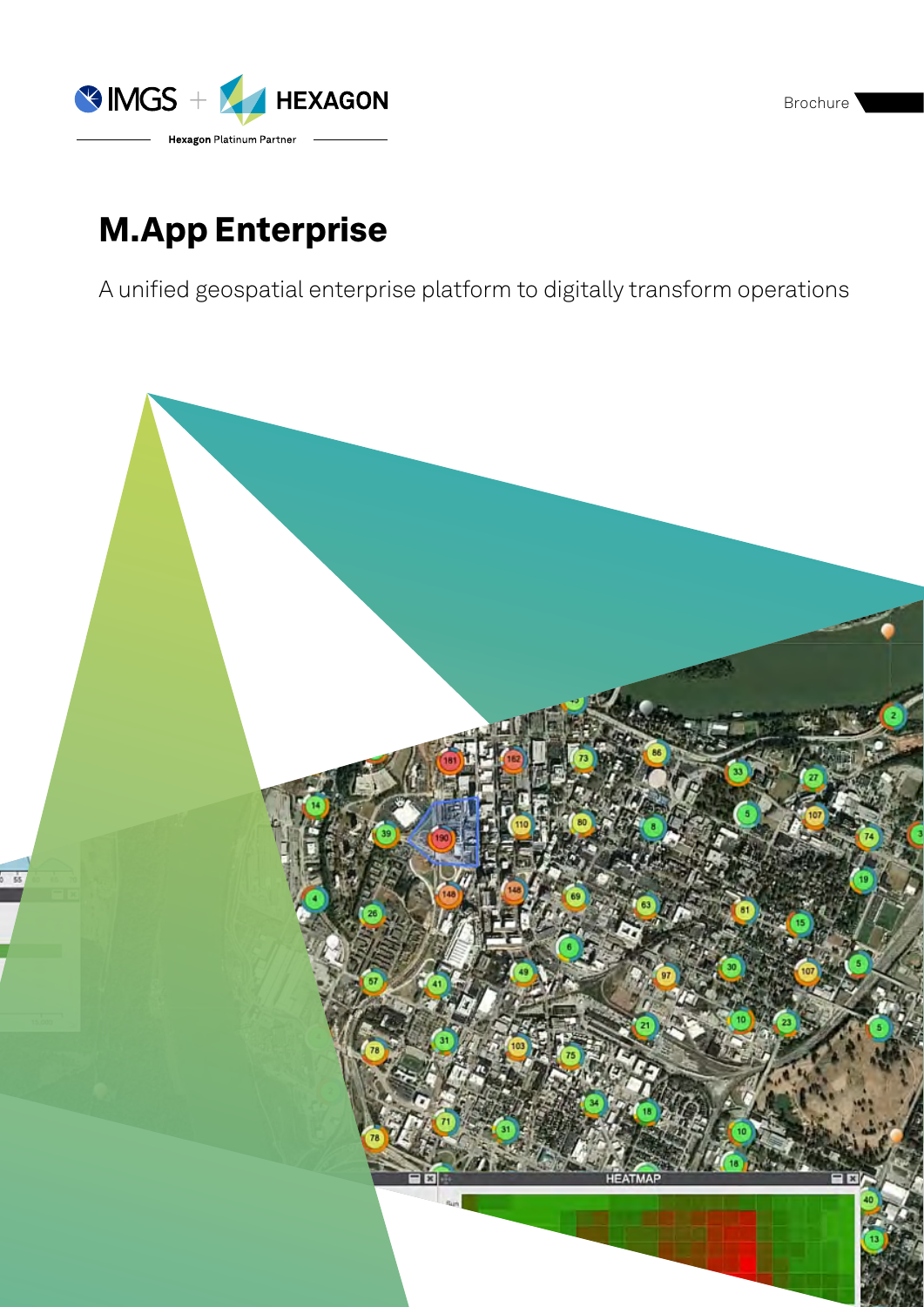Smart city leaders, public transportation agencies and utility companies not only have to manage the day-to day running of operations, but they must also respond to emergency events as they happen. How can they monitor the status and condition of their infrastructure in real time? How can they connect to and transform multiple sources of content and services with just one application? What about proactively monitoring for risks like fires and accidents? These questions are posed not only in urban areas, but also in regional areas, national statistics offices, forest management agencies and similar organisations, all of which can benefit from smart monitoring.

M.App Enterprise provides a unified geospatial enterprise platform to create vertical solutions for specific markets and industry segments. M.App Enterprise engages the "Monitor - Evaluate - Act" paradigm. The platform allows you to easily monitor real-world changes, evaluate the impact and act on the results.

M.App Enterprise lets you smartly monitor infrastructure, traffic, land parcels and any assets by processing all your sensor, weather and operational data in a single platform. Leverage machine learning algorithms, visualise the results in 2D and 3D in interactive dashboards and set up workflows for fieldworkers to capture information on mobile devices.

# Key features

#### **Build thin-client, web-based or mobile apps**

- Use tools that incorporate the core components of vector, 3D, point clouds and analytics to create focused apps.
- Create a desktop-like application, browser app or mobile app to provide the best tool based on user requirements. Administrators can also configure different data sources and feature classes, and how each will be distributed.
- Customise off-the-shelf apps if needed by using APIs or SDKs.
- Integrate the apps with your existing enterprise.
- Access the platform from anywhere with the mobile application, even in areas without internet access.

#### **Configure business workflows**

- Create typical workflows that are run day-to-day in the enterprise environment.
- Implement highly configurable rules for lifecycle workflows, feature-level access control, data validation, behaviour and integration into other systems.
- Edit attribute data with the help of lists and forms.



Cultural Activities Mapping solution lets Dublin city planners learn about and visualise cultural opportunities, and enables residents to choose new ways to engage with their community.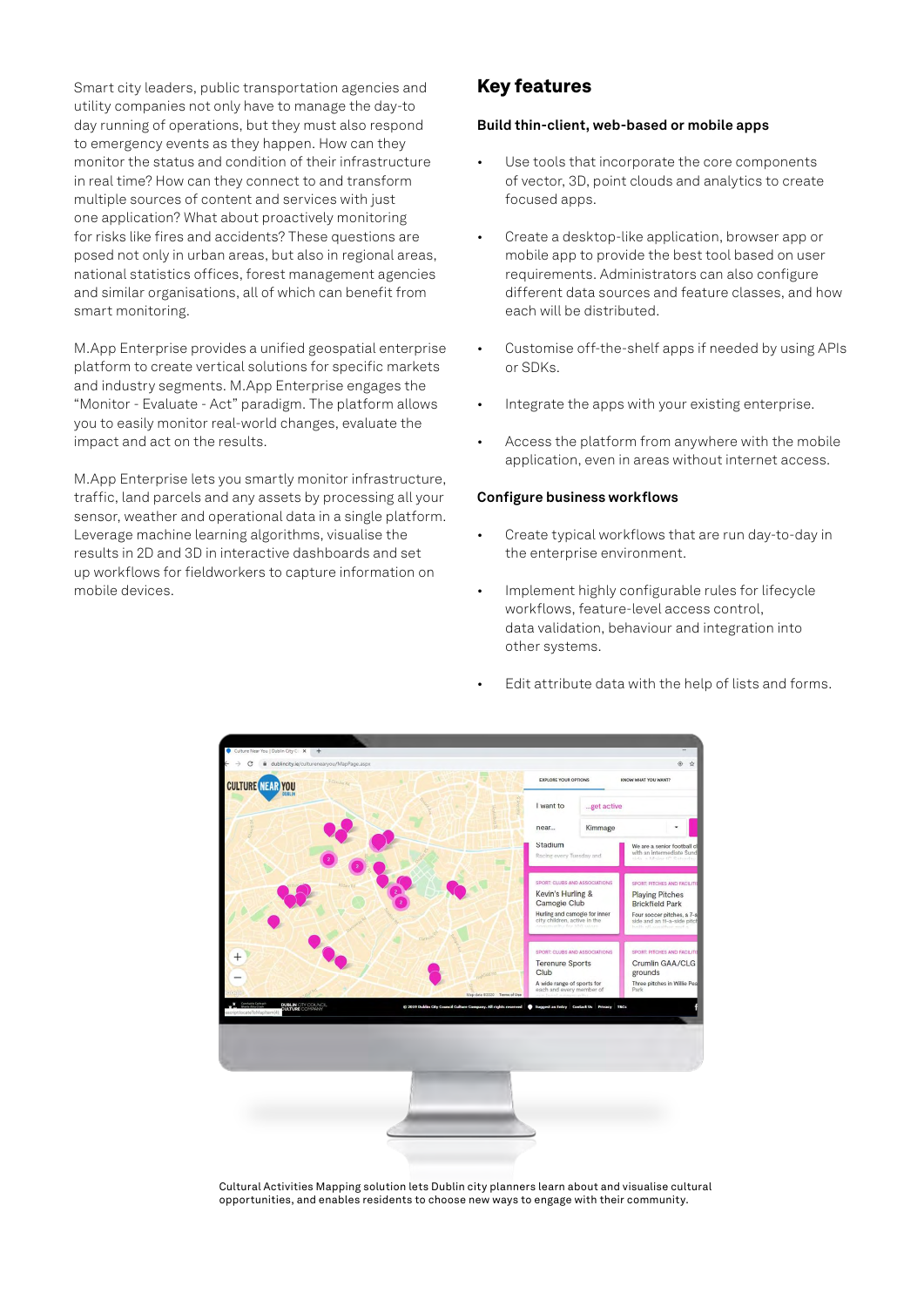

M.App Enterprise seamlessly incorporates location intelligence into your enterprise systems and workflows.

## **Connect to any spatial data source**

- Because M.App Enterprise is data agnostic, you can connect to any spatial data source to leverage your existing geospatial data.
- Quickly construct powerful analyses.
- Drag-and-drop to configure legends, print layouts and set all other necessary components based on the type of application you want to create.
- Most configurations take only a few minutes to build, and then you can view the results immediately.

## **Administer role-based access**

- Users can easily see and access the apps assigned to them.
- Administrators can assign roles, build and customise apps and view statistics.
- User management is available out of the box or can integrate with your existing authentication system.

## **Benefits**

- Easily configure powerful workflows and analytics.
- Connect to any spatial data source.
- Control user access to ensure data privacy.
- Provide portable, visually compelling answers and actionable information across the enterprise.

## Contact us

IMGS

Unit 8 Keypoint, Rosemount Business Park, Dublin 11, D11 Y77P





<https://imgs.ie/>